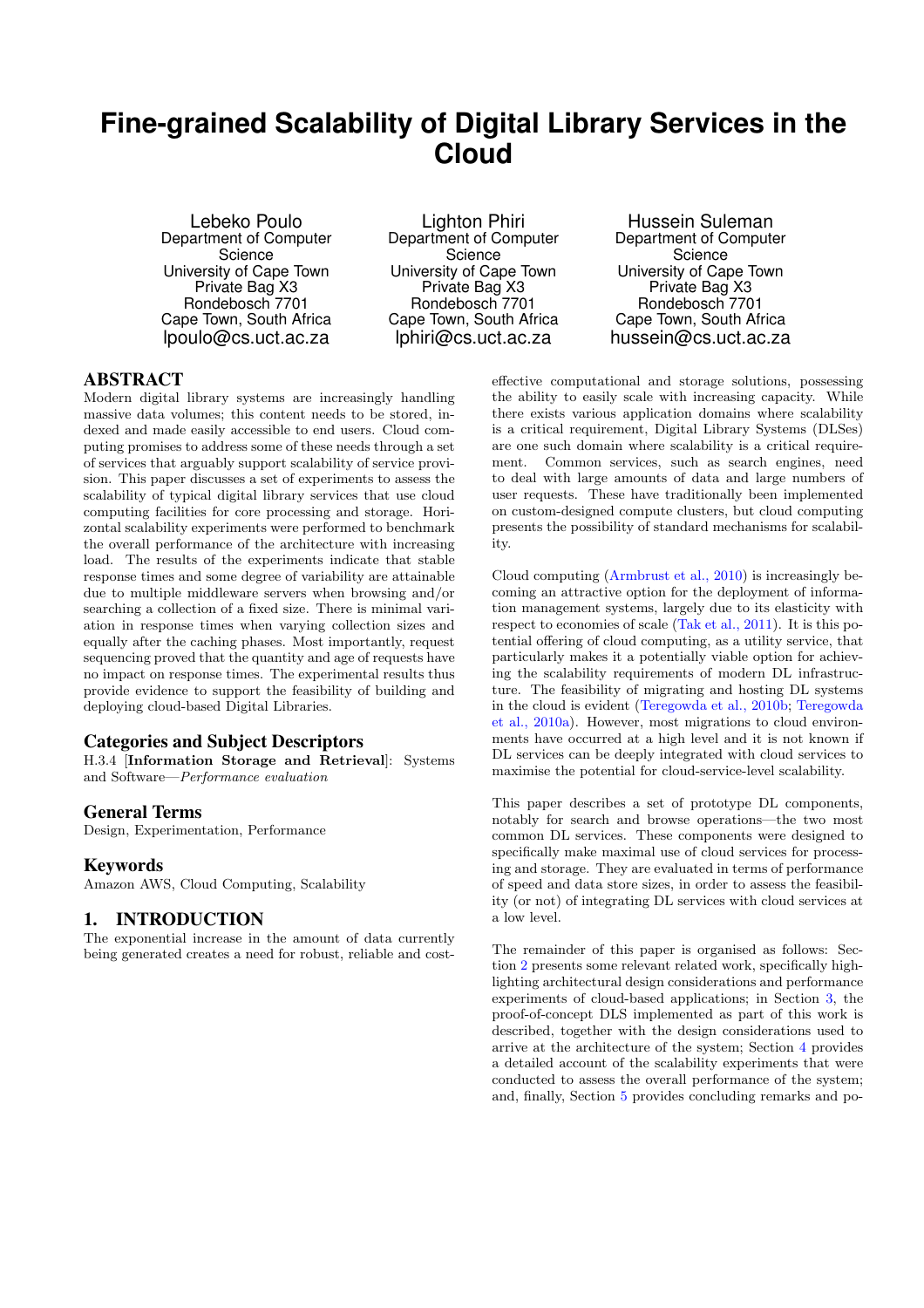<span id="page-1-0"></span>tential future work.

## 2. RELATED WORK

With the elasticity case having been proven on numerous occasions [\(Tak et al., 2011](#page-8-0)), a number of enterprise-level applications [\(Khajeh-Hosseini et al., 2010](#page-8-0)) with high-availability requirements and, now increasingly, scientific applications [\(Vecchiola et al., 2009](#page-9-0)) requiring massive computing resources are being migrated to the cloud. There has also been an increasing wave of application of cloud computing to Di[gital Libraries. Teregowda et al. \(](#page-8-0)Teregowda et al.,  $2010a$ ) explored the feasibility of deploying CiteSeer<sup>x1</sup> into the cloud, with experimental results highlighting the feasibility of an equivalent cloud implementation. In a followup paper [\(Wu et al., 2014\)](#page-9-0), Wu et al. outline their experi- $\overline{\text{e} \cdot \text{e}}$  migrating CiteSeer<sup>x</sup> into a private cloud environment. More rec[ently, Rosenthal and Vargas \(](#page-8-0)Rosenthal and Vargas, 2013) carried out experiments to explore the implications of running LOCKSS—a distributed peer-to-peer Digital preservation network—boxes in Amazon's cloud service; incidentally, their results indicate that cloud storage is more costly, in comparison to local storage. Even more encouraging are the emerging Digital Libraries cloud platforms, such as DuraCloud<sup>2</sup>. DuraCloud is a Web-based open technology platform aimed at facilitating long-term preservation of digital content for libraries, universities and cultural heritage organisations. It is offered as a service that replicates and distributes content across multiple cloud providers.

Most cloud service providers provide general architectural design guidelines to aid potential clients during the cloud migration process. In an AWS white paper [\(Varia, 2011\)](#page-9-0), Varia provides comprehensive best practice design guidelines for building scalable applications above the AWS cloud services layer. Basing their work on the lack of cloud computing standards, Rimal et al. [\(Rimal et al., 2010](#page-8-0)) provide key guidelines for architects and application developers of cloud enterprise applications; in addition, they provide a classification of cloud computing architectural features according to end-user requirements.

One of the key concerns of cloud computing is performance evaluation of applications deployed in cloud environments. Various studies have been conducted, providing a basis and possible technique to use when conducting performancebased experiments. In a study that is very similar to this work in terms of evaluation, Moschakis and Karatza [\(Moschakis and Karatza, 2011\)](#page-8-0) present performance evaluation of integrating mechanisms for job migration and handling of job starvation. Their evaluation—conducted through simulation under varying workloads, job sizes, migration and starvation handling schemes, however, did not show significant improvements in response times in a cloud environment. Khazaei et al. [\(Khazaei et al., 2012\)](#page-8-0) present a novel approximate analytical model for performance evaluation of cloud server farms and solve it to obtain an accurate estimation of the complete probability distribution of the request response time, among other things. The results from the performance of the cloud server farm indicated that their proposed approximation method provided more accurate re-

sults for the mean number of tasks in the system blocking probability of immediate service and response times in the cloud [\(Khazaei et al., 2012\)](#page-8-0). However, there were longer waiting times for clients in a cloud centre that accommodated heterogeneous services as opposed to its homogeneous equi[valent with the same traffic intensity \(](#page-8-0)Khazaei et al., 2012).

## 3. SYSTEM DESIGN

While the expected high-level design of Digital Library Systems is already well-established [\(Arms, 1995](#page-8-0)), achieving flexibility and high levels of scalability for cloud-based DLSes, in part, requires the use of appropriate architectural patterns for the service and storage layers of resulting systems.

#### 3.1 System architecture

Previous work [\(Suleman, 2009](#page-8-0)) identified potential architectural designs that can be employed to implement on-demand Digital Library Systems within cloud infrastructure. Of particular interest are architectures that emulate parallel programming architectures such as: shared-memory machines and distributed memory machines. Four architectural designs—The Proxy Architecture, The Redirector Architecture, The Round-Robin Architecture and The Client-side Architecture—were considered as potential candidate architectural designs, in order to take advantage of the master/manager paradigm that they utilise. The master/manager paradigm enables the master node to steer/proxy connections and manage application servers, handle requests/responses, and monitor machines.

The Proxy Architecture, shown in Figure [1,](#page-2-0) with some aspects of the Client-side Architecture [\(Suleman, 2009](#page-8-0)), was adopted and used as the basis for the architectural design of the system.

## 3.2 Digital Library services

The proof-of-concept DLS was specifically implemented to leverage Amazon Web Services (AWS) cloud services. AWS provides a suite of services that are designed to solve application growth needs through on-demand scalability, processing and storage. Specifically, the AWS services outlined below were utilised, and Figure [2](#page-2-0) shows the high-level architectural design of the proof-of-concept system.

- Amazon Elastic Compute Cloud (Amazon EC2)<sup>3</sup>—to provide resizable computing capacity
- Amazon Simple Storage Service  $(Amazon S3)^4$ —a highly distributed data store, to enable storage and retrieval of large numbers of data objects
- Amazon Simple $DB^5$ —a Web service, that would facilitate the lookup and querying of the stored structured data
- Amazon Elastic Block Store (Amazon EBS)<sup>6</sup>—to ensure storage persistent of the Amazon EC2 instances

<sup>1</sup> <http://citeseerx.ist.psu.edu>

<sup>2</sup> <http://www.duracloud.org>

 $^3$ http://aws.amazon.com/ec $2$ 

<sup>4</sup> <http://aws.amazon.com/s3>

<sup>5</sup> <http://aws.amazon.com/simpledb>

<sup>6</sup> <http://aws.amazon.com/ebs>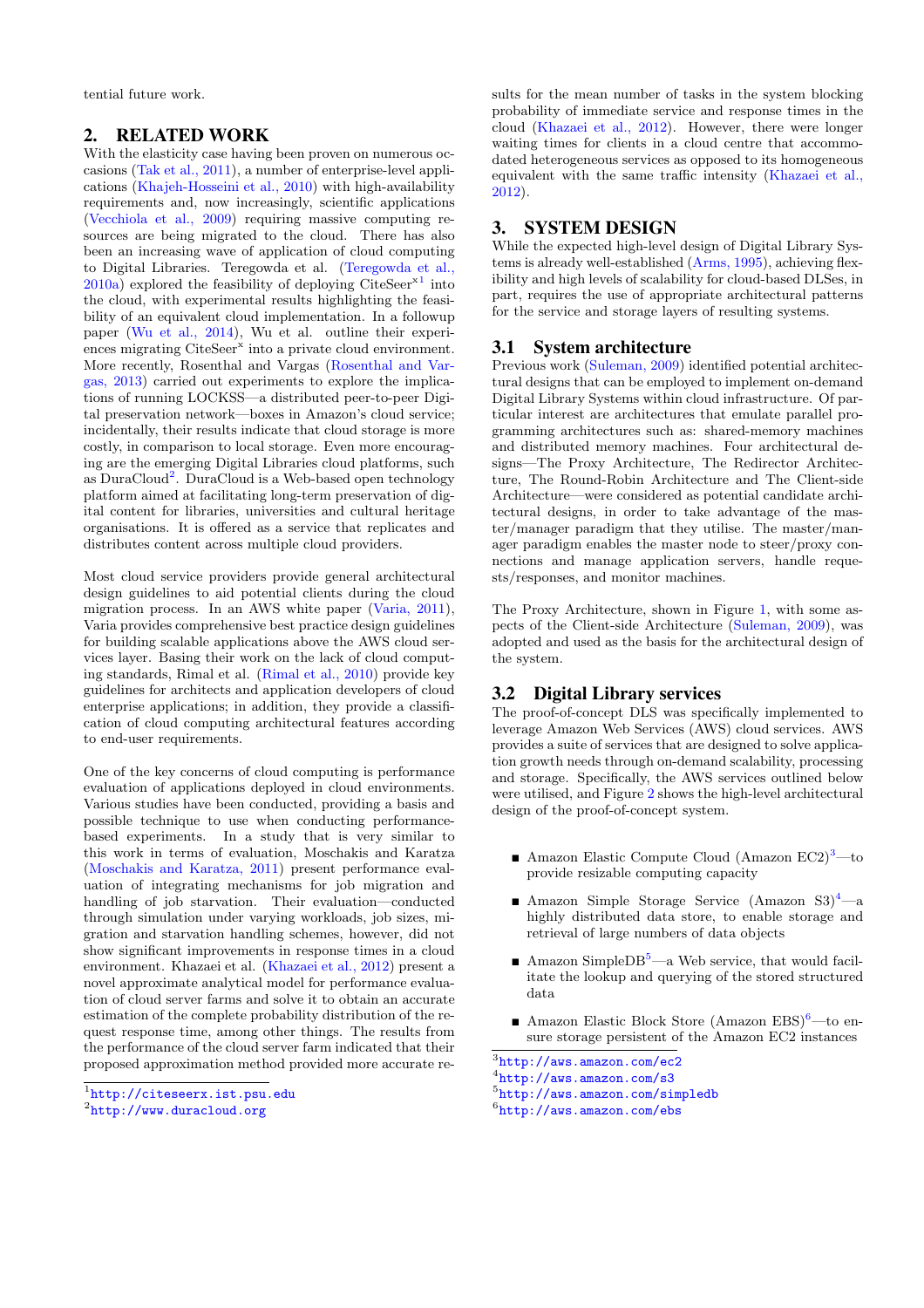<span id="page-2-0"></span>

Figure 1: The Proxy Architecture: The "Master" or "manager" acts as a proxy between users and the cloud nodes



Figure 2: Conceptual design showing high-level system architecture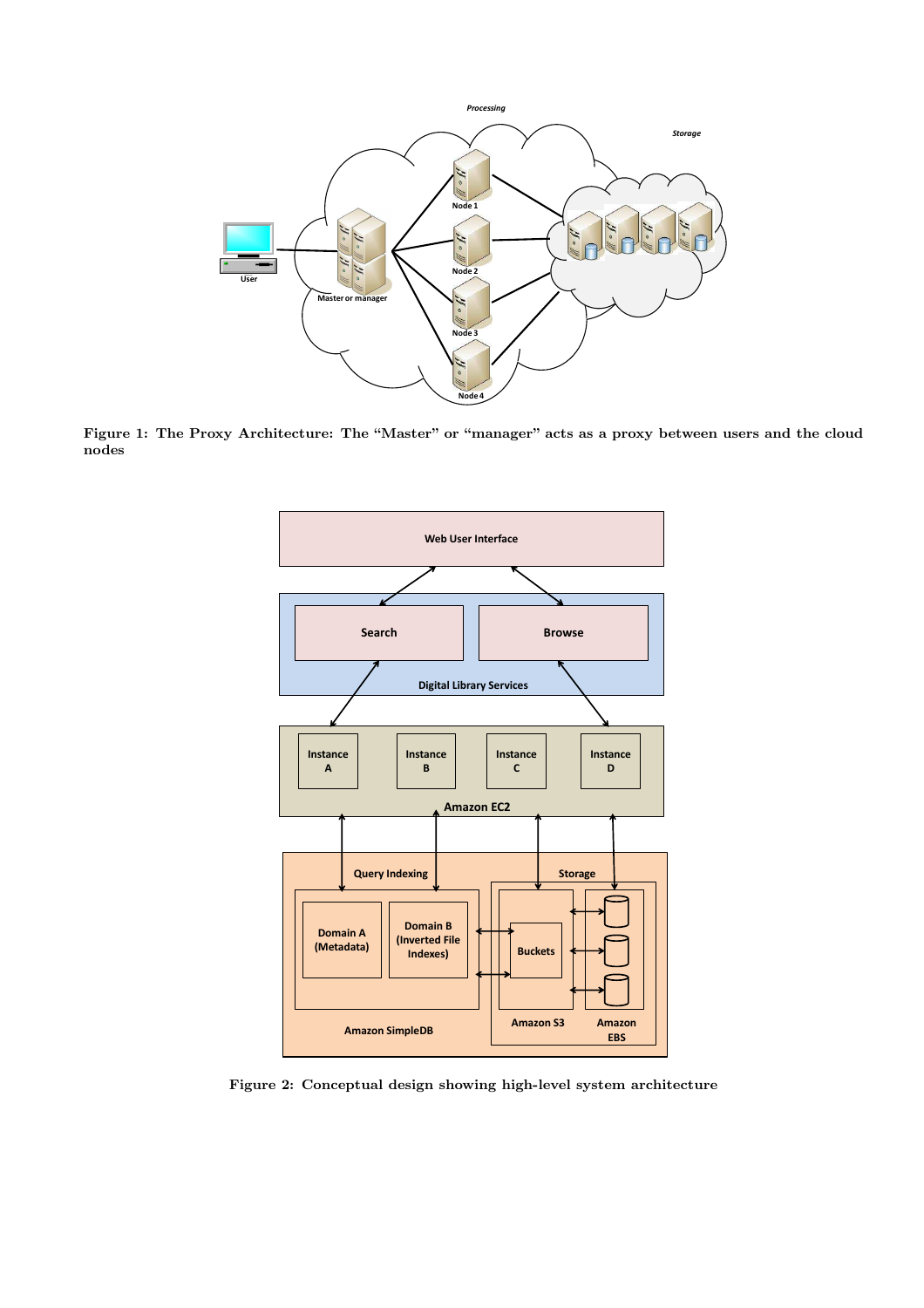<span id="page-3-0"></span>Two typical Digital Library services—browse service and search service—were implemented as part of the proof-ofconcept system.

## *3.2.1 Browse module*

Browsing is an information retrieval technique that enables the gradual and pre-determined refinement of end users' query requ[ests by filtering through document subsets \(](#page-8-0)Godin et al., 1989). The browse criteria are based on content categories common to collection digital objects. This effectively makes it possible for end users to narrow down to desired content through filtering.

The browsing service was implemented by specifying three browsing criteria fields: the document title, the document author and the document publication date. In addition, all three criteria can be browsed in ascending/descending order. The browse operation uses SimpleDB—described in Section 3.2.2—for indexing and querying operations, with communication occurring over a REST API.

Browsing is performed through the public light-weight Web user interface described in Section 3.3 and accepts end user queries to browse the collection by author, title and date. When the collection is browsed, users select the criteria they wish to browse by. The browse request is internally represented as a URL request and further transformed into a Amazon SimpleDB equivalent request used to filter matching digital objects in the collection. The matched results are returned in an XML response format, which are parsed and displayed back on the Web user interface.

## *3.2.2 Search module*

The application was designed to store digital objects in Amazon S3, with Amazon SimpleDB used to index the metadata and corresponding documents to facilitate fulltext search, using typical information retrieval algorithms. Figure 3 illustrates how data is stored on Amazon S3 and subsequently indexed by Amazon SimpleDB.

In order to facilitate query efficiency, an inverted index representation was created on Amazon SimpleDB by mapping the conceptual inverted file onto the attributes; this was achieved by associating a SimpleDB domain with one term, and subsequently have the attributes store the list of documents containing the word. Separate Amazon SimpleDB domains were used to store a URL table to reduce the inverted file size.

## 3.3 Web user interface

The Web user interface provides an entry point through which end users can access publicly available servicesbrowse and search. The text-based Web interface was designed to be light-weight, and issues requests corresponding to user queries. The query results are then ranked and presented such that the highest ranked documents are displayed at the top.

# 4. EVALUATION

One of the motivations for the deployment of applications into the cloud is the promise of virtually unlimited scalability as data volumes increase. In order to evaluate potential



Figure 3: Data storage in the AWS cloud using S3 and SimpleDB

scalability advantages associated with cloud-based Digital Libraries services, a number of experiments were conducted to assess the linear scalability of data and service capacity needs. The experiments were specifically set up to evaluate data and service scalability, and additionally, to conduct processor load tests.

# 4.1 Experimental setup

All experimental tests were conducted on Amazon EC2 cloud infrastructure, using an Amazon EC2 instance of type t1.micro for server side processing. A 32-bit Ubuntu Amazon Machine Image (AMI) configuration was subsequently installed in order to correspond to development and test environments used during application development prior to deployment. Apache JMeter was used to simulate multiple user requests. The dataset used during experimentation was harvested via OAI-PMH from two publicly available spaces—The Networked Digital Library of Theses and Dissertations (NDLTD) portal<sup>7</sup> and The South African National Electronic Theses and Dissertation (NETD) portal<sup>8</sup> portal—as outlined in Section 4.1.1.

## *4.1.1 Test dataset*

A metadata harvester Perl script was used to harvest metadata records from the NDLTD and NETD portals. The harvested metadata records were ingested into Amazon S3 using  $Jets3t2<sup>9</sup>$ —a free, open-source Java toolkit and application suite for Amazon S3, CloudFront content delivery network and Google Storage for Developers. The JetS3t toolkit provides Java programmers with a powerful, yet simple, API for interacting with storage services and managing data stored there. Figure [4](#page-4-0) shows the simple metadata harvester that stored the harvested metadata records on Amazon S3.

# 4.2 Service scalability

<sup>7</sup><http://www.ndltd.org> 8 <http://www.netd.ac.za> <sup>9</sup><http://www.jets3t.org>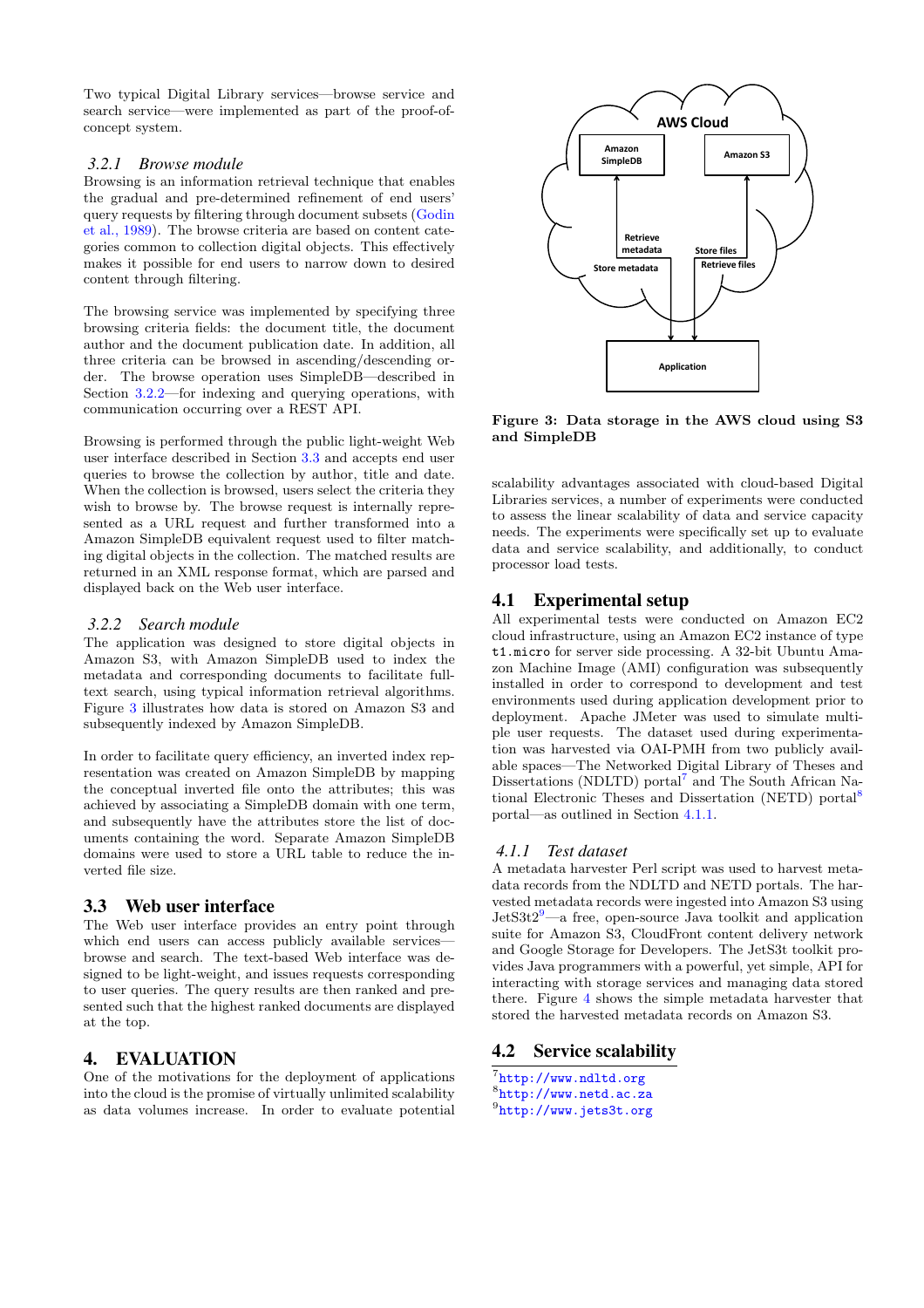<span id="page-4-0"></span>

Figure 4: Metadata harvesting from NDLTD and **NETD** 

The service scalability experiments were aimed at investigating the response times of DL services—search and browse in a server farm configuration. Furthermore, the experiments were conducted to determine if multiple middleware servers affected the response times. In both the browse and search experiments, JMeter was set up to simulate 50 users accessing one Web service ten times for the browse function. The Web service was hosted on four identical Amazon EC2 instances. A logic controller was added in JMeter to ensure a round-robin order for the use of different servers. Five-run averages were computed for each request.

#### *4.2.1 Browse module*

A comparative analysis of three browsing categories was carried out by partitioning the results into blocks of 50 and taking the average of each block. This was necessary to obtain a better comparison of the average response time against the number of requests for each of the three browsing categories—author, title and date. Each category was individually tested because the performance of browse indices often relies on data type and complexity.

Figure [5](#page-5-0) shows the results of 500 requests, clearly indicating a noticeable time for connecting to AWS services at the start of the experiment; this is in fact attributed to the pre-caching involved. Oscillations in response times for different browsing criteria suggest that there were multiple AWS back-end servers with caches that were not completely shared. The results further show that there were stable response times and that there was some variability because of multiple middleware servers, but nothing significant after the initial cache priming stage. Figure [6](#page-5-0) is an alternative representation of the results, showing browse service performance for linearly increasing blocks of 50 user requests.

#### *4.2.2 Search module*

In the case of a search, the experiments were carried out at least five times for each of the five different types of queries listed below:

- Popular words comprised of frequently occurring words within the test dataset such as "computer".
- Multiple popular words comprised of combined popular words such as "cloud computing"–both "cloud" and "computing" are popular words
- Unpopular words comprised of infrequently occurring words within the test dataset such as "immunochemical"
- Multiple unpopular words comprised of a combination of infrequently occurring words such as "carbohydrate conformations of pneumococcal antigens"
- Hybrid of popular and unpopular words comprised of a combination of popular and unpopular words such as "computational chemistry and immuno-chemical dynamics"

In general, larger inverted files contain the most popular words in documents. Therefore, the largest inverted file was the one with more occurrences of the popular words in a query string. Unpopular words on the other hand were contained in the smallest inverted files Query complexity was determined based on the size of the inverted file size when results were retrieved from S3. These categories were used to explore the space of inverted files of different sizes and varying amounts of post-processing.

As with the browse service, Figure [7](#page-5-0) shows a noticeable time to connect to AWS services at the start of all experiments. Similarly, oscillations in response times for queries of different complexities suggest that there were multiple AWS back-end servers with caches of data that were not completely shared. Figure [8](#page-5-0) show the case in which the data was partitioned into an average of blocks of 50 requests.

#### *4.2.3 Varying EC2 instances*

To ascertain how the number of instances, on which the application was run, impacts the response time when browsing or searching SimpleDB data, experiments were conducted while varying the number Amazon EC2 instances.

Figure [9](#page-7-0) depicts the results obtained from varying the number of instances when searching the collection. In this case, the average response time is significantly higher when using one instance and it increases slightly as the number of requests increases. This is caused by a possible bottleneck as the instance gets over-whelmed with numerous requests, thus slowing it down. There is no distinct difference in response time between 2 and 3 instances. The performance of the application is similar in both cases and an additional fourth server shows a significant performance improvement. The average response time is lowest when using four instances, showing that the number of instances does impact on the application performance when searching a digital collection.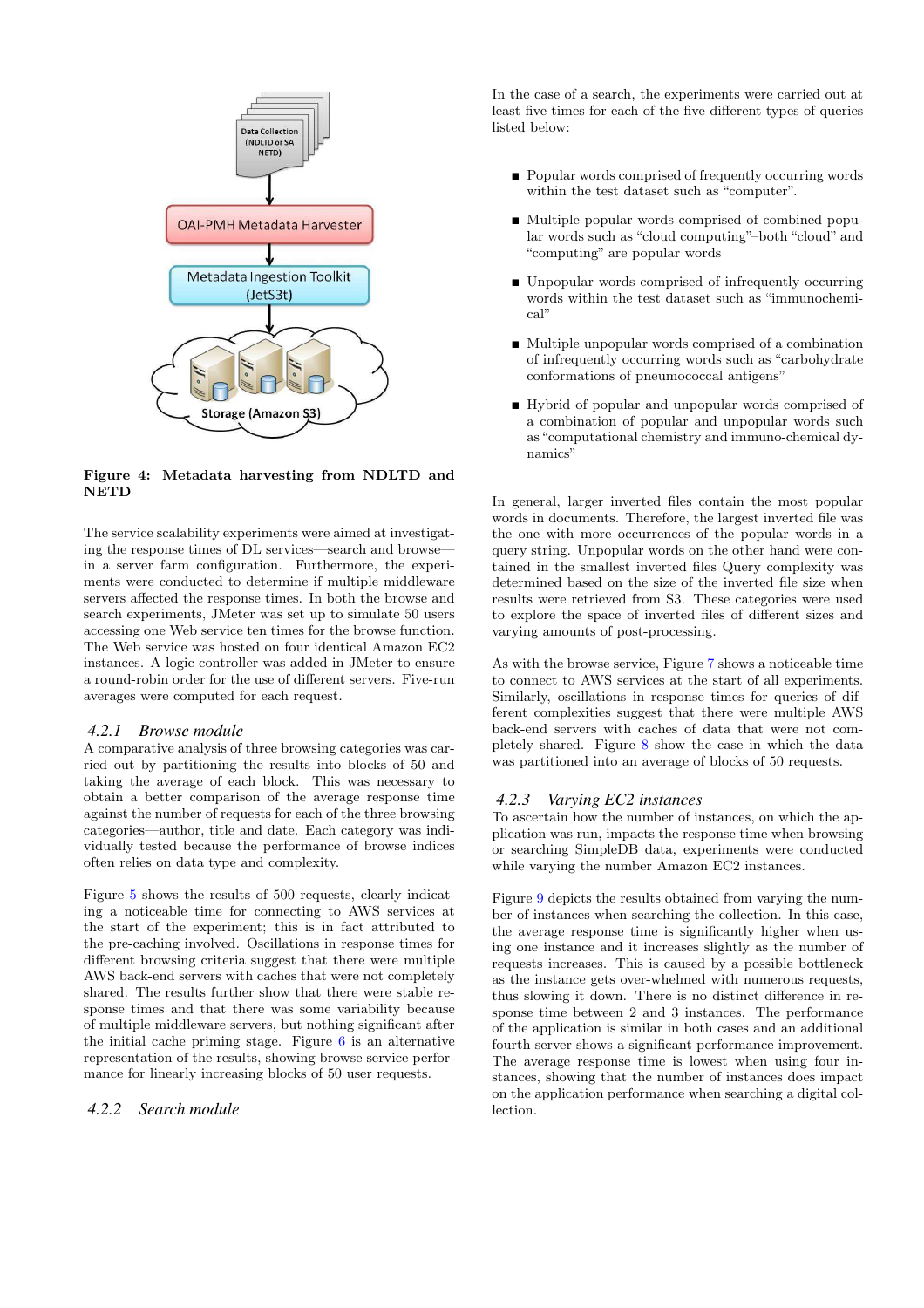<span id="page-5-0"></span>



Figure 5: Plot of average time vs. request timestamp obtained from browsing the collection via different criteria

Figure 6: Combined plot of average time vs. number of requests processed when browsing browsing via different criteria





Figure 7: Plot of the average response time in milliseconds (ms) vs. request timestamp when processing queries of different complexities

Figure 8: Plot of average response time in milliseconds (ms) vs. number of requests when processing queries of different complexities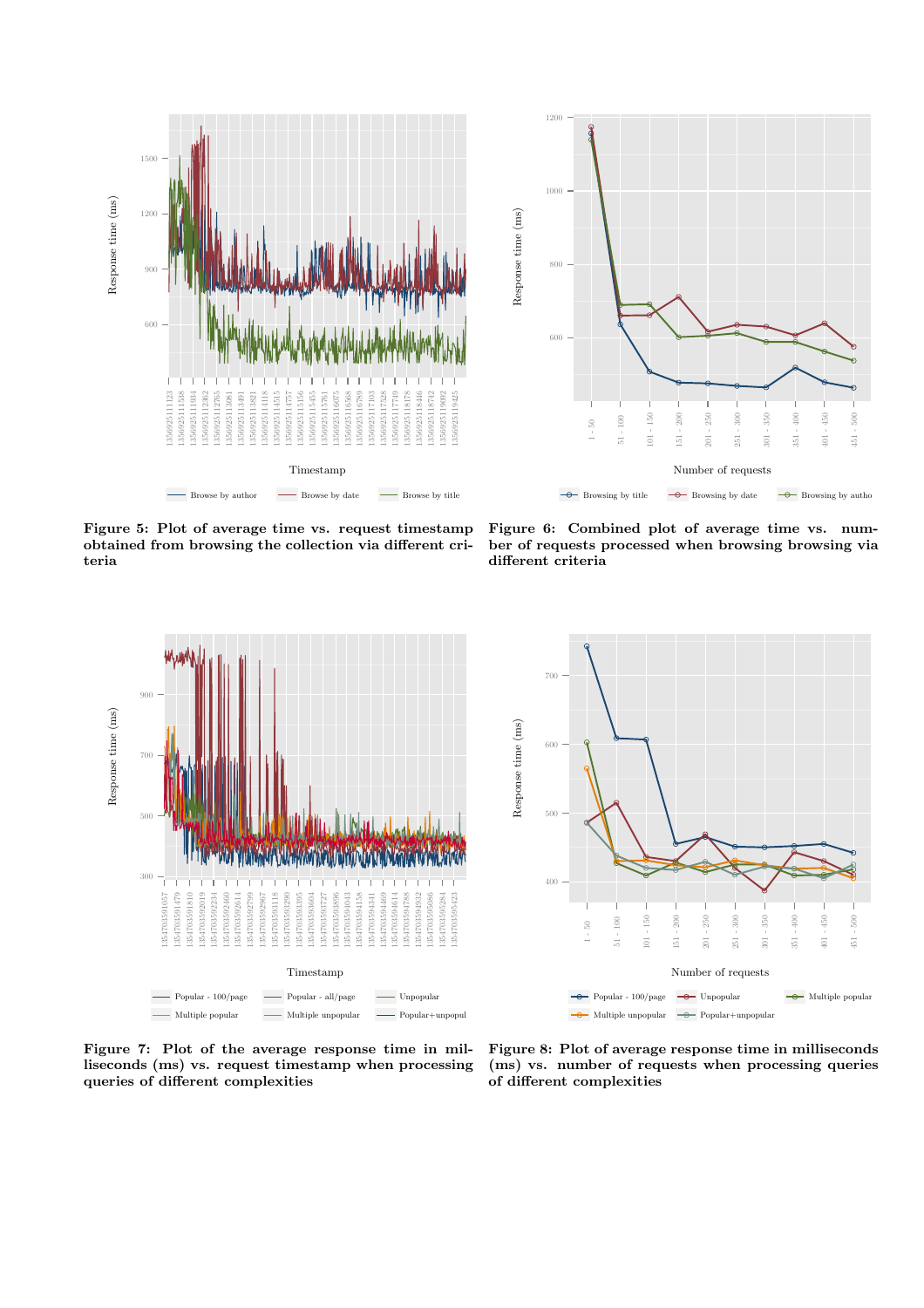<span id="page-6-0"></span>Figure [10](#page-7-0) is an illustration of a scenario in which the number of instances was varied when browsing the collection. The plot shows that using one instance suffers possible performance bottlenecks and therefore the average response time is higher than all the other three cases (two, three and four instances). With browsing, the difference is significant at the start up to 200 requests, after which there is no major difference when using two, three and four instances. However, a closer look at the results indicated that the case of four instances shows better performance in comparison to all the other cases, with an average response time of 483 milliseconds.

Finally, Figure [11](#page-7-0) shows a speedup plot, illustrating the holistic results of the experiments when the number of EC2 instances was varied.

# 4.3 Data scalability

The data scalability experiments were conducted on linearly increasing collection sizes, in order to assess the impact of collection sizes on the performance of DL services—search and browse. These experiments were particularly aimed at revealing whether or not the application could cope with increasing volumes of data in digital collections.

JMeter was set up to simulate 50 users accessing a single Web service ten times. An important consideration was varying the number of servers. For instance, this first experiment involved the use of four identical servers and was run with collection sizes of 4000, 8000, 16000 and 32000 records. The experiment was run at least five times for each collection size. The average of the results was computed and, for each collection size, the average response time obtained was further partitioned into blocks of 50 requests to better illustrate the results.

#### *4.3.1 Browse module*

The average response time taken to browse the collection was plotted against the number of requests, and the results are as shown in Figure [12.](#page-7-0) There is a noticeable high response time due to the time taken to connect to AWS and because there was a large number of results retrieved when the collection was browsed. The average response time does not greatly impact on browsing collections of different sizes but more experimentation is needed with larger datasets.

#### *4.3.2 Search module*

Figure [13](#page-8-0) shows the results, indicating marginal differences in the average response times.

#### 4.4 Processor load stress-tests

Processor load tests were conducted to determine the volume of requests the application was capable of processing for an increasing number of concurrent users.

JMeter was set up to simulate different numbers of users accessing one Web service. The first scenario was a simulation of 5 users, each accessing the Web service 10 times. The second and subsequent scenarios were a simulation of 10, 20, 50, 100, 250 and 500 users, each accessing the Web service 10 times for a search query. The Web service was again hosted on four identical Amazon EC2 instances. In

order to determine the order in which the Samplers are processed, a logic controller was added and, in this particular case, it was a Random Controller. The Random Controller picks a random sampler or sub-controller at each pass, so all the servers have an equal chance of being selected for processing. This experiment was repeated at least five times for search and browse for each of the 5, 10, 20, 50, 100, 250 and 500 users simulated. The overall average response time for each case was computed and used to generate a plot of average response time against the number users.

Figure [14](#page-8-0) shows the results of the experiment. The results show that the average response times are relatively low when there are fewer users for both search and browse. The average response time shows a slight increase when the number of concurrent users is increased. As expected, the quantity and age of requests does not impact on the response times. However, more experimentation is needed with a simulation of a larger number of concurrent users.

## 4.5 Summary

Experimental results have shown that there are stable response times and some degree of variability because of multiple middleware servers when browsing and/or searching a collection of a fixed size. There are no significant response time differences after the results caching phase. When processing typical requests on varying collection sizes in the cloud, response times do not differ much, although more experimentation with larger datasets is needed. Lastly, request sequencing has shown that the quantity and age of requests does not have an impact on response times.

# 5. CONCLUSION

The cloud application proposed and developed on top of the Amazon Web Services cloud computing stack provides some insight into the pros and cons of developing Digital Library applications in AWS. The complexity of applications differs but development of digital library service components in the cloud has proven to be feasible, given the storage and computation services provided by AWS.

Performance evaluation of the application deployed in the cloud has shown that response times are not greatly affected by differences in request complexity, collection sizes or request sequencing. There is a noticeable time taken to connect to AWS services. In production systems this should really be persistent, like ODBC/JDBC connections in persistent database-driven Web applications. There is a rampup time where internal caching has a small impact on the results. This occurs consistently for all requests and request types. This will not affect busy services but may have a small impact on services that are rarely used. Oscillation in response times suggests that there are multiple AWS backend servers with caches that are not completely shared. This results in a degree of unpredictability in results but this averages out over a period of time.

However, in developing the services, a number of features had to be redesigned from typical database-driven versions. This may constrain what is possible in, for example, query syntax, and may also affect the viability of other, lesspopular, services because of the limitations of S3/SimpleDB.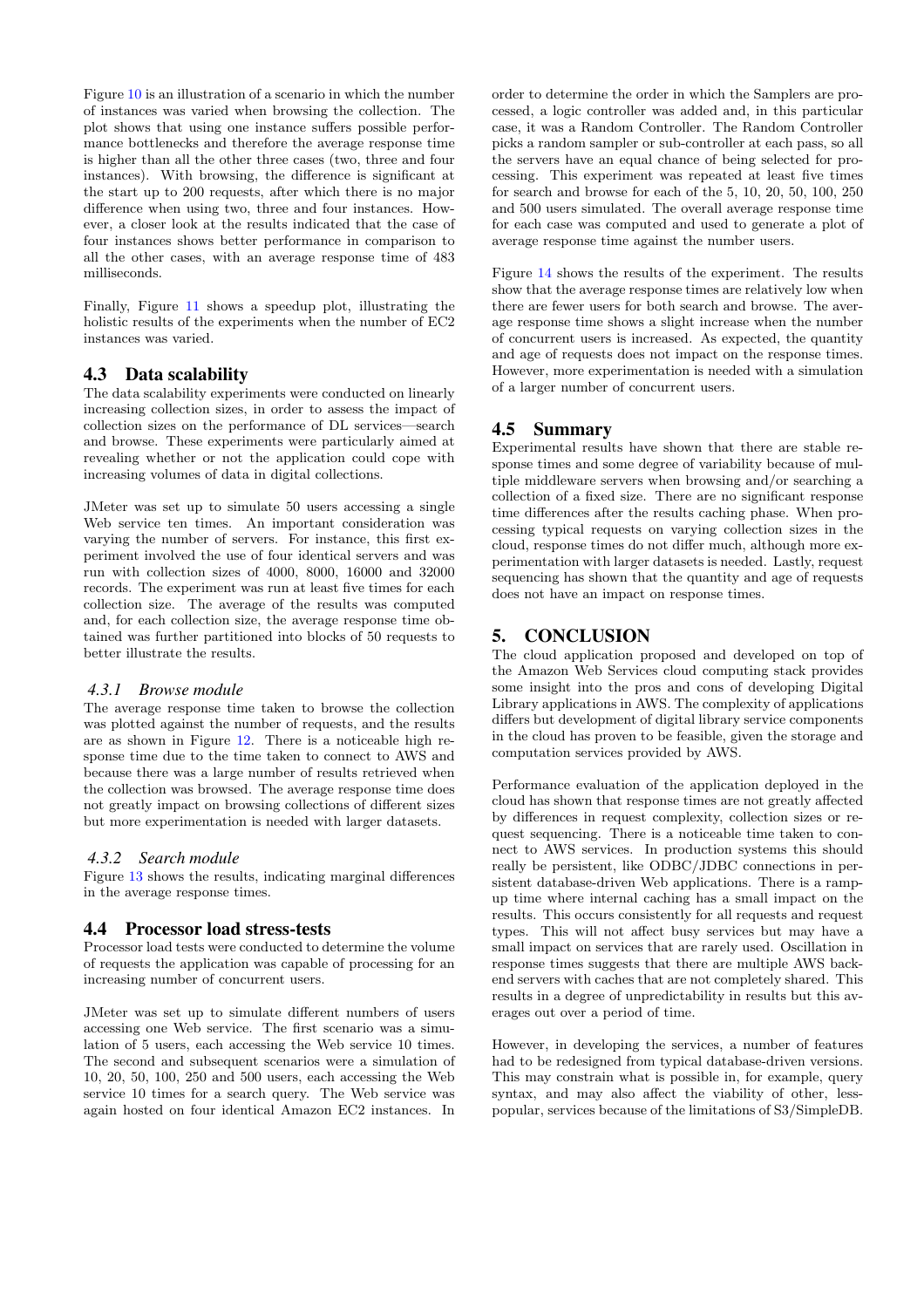<span id="page-7-0"></span>

Figure 9: Plot of time in milliseconds (ms) vs. number of requests when searching the collection over a varying number of EC2 instances

Figure 10: Plot of time in milliseconds (ms) vs. number of requests when browsing the collection over a varying number of EC2 instances





Figure 11: Plot showing speedup of average response times in milliseconds (ms) vs. the number of EC2 instances

Figure 12: Plot of average response time in milliseconds (ms) vs. number of requests when browsing varying collection sizes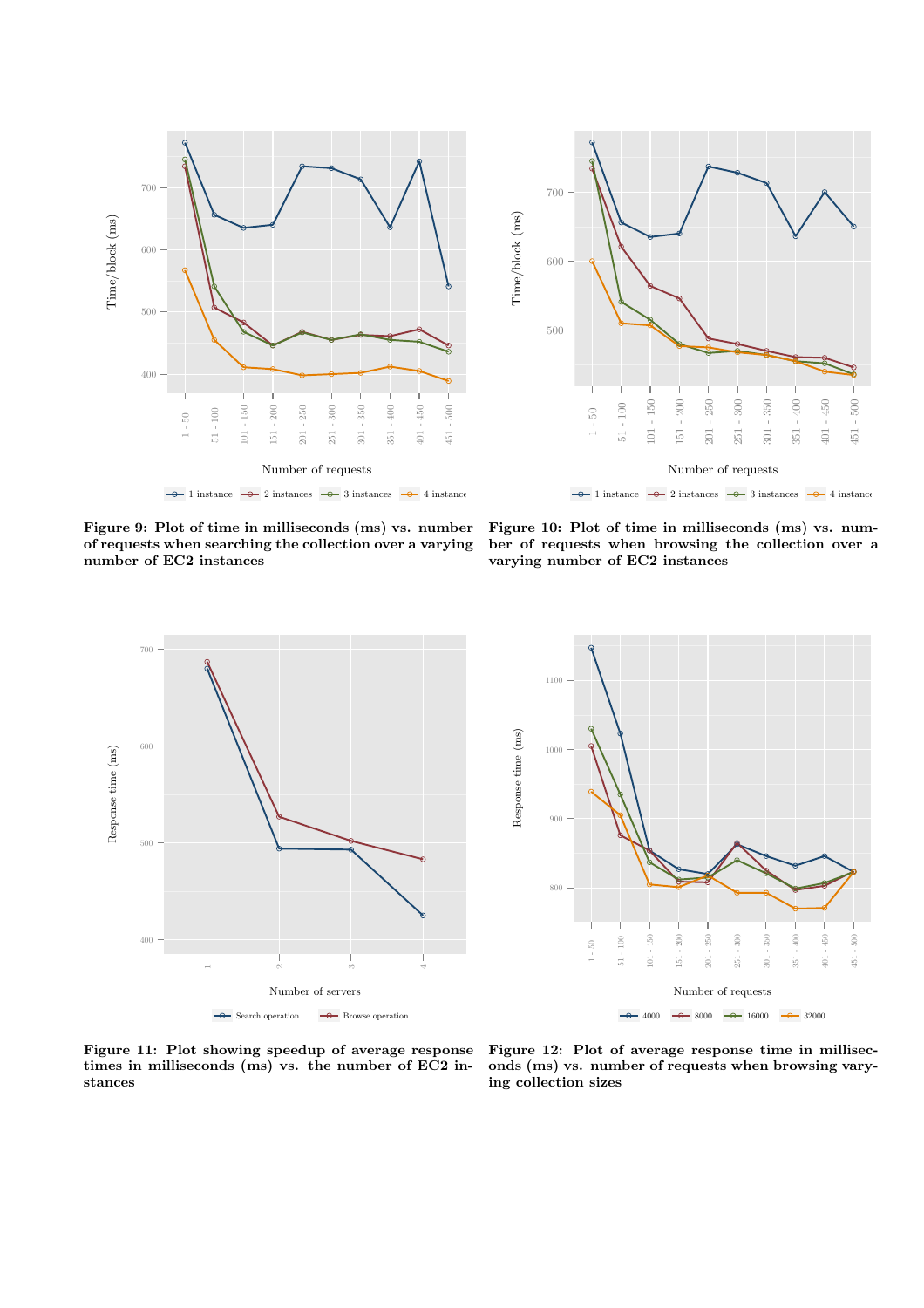<span id="page-8-0"></span>

1000 900 Response time (ms) Response time (ms) 800 700 50 100  $\alpha$ 250 500 Number of users Search operation  $\longrightarrow$  Browse operation

Figure 13: Plot of average response time in milliseconds (ms) vs. number of requests when searching varying collection sizes

## 6. ACKNOWLEDGEMENTS

This research was partially funded by the National Research Foundation of South Africa (Grant numbers: 85470 and 83998) and University of Cape Town.

The authors acknowledge that opinions, findings and conclusions or recommendations expressed in this publication are that of the authors, and that the NRF accepts no liability whatsoever in this regard.

#### 7. BIBLIOGRAPHY

- [1]Michael Armbrust et al. "A View of Cloud Computing". In: Communications of the ACM 53.4 (Apr. 2010), p. 50. doi: [10.1145/1721654.1721672](http://dx.doi.org/10.1145/1721654.1721672).
- [2]William Y. Arms. "Key Concepts in the Architecture of the Digital Library". In: D-Lib Magazine 1.1 (July 1995). DOI: [10.1045/july95-arms](http://dx.doi.org/10.1045/july95-arms).
- [3]R. Godin, C. Pichet, and J. Gecsei. "Design of a browsing interface for information retrieval". In: ACM  $SIGIR$  Forum 23.SI (June 1989), pp. 32-39. doi: [10.1145/75335.75339](http://dx.doi.org/10.1145/75335.75339).
- [4]Ali Khajeh-Hosseini, David Greenwood, and Ian Sommerville. "Cloud Migration: A Case Study of Migrating an Enterprise IT System to IaaS". In: 2010 IEEE 3rd International Conference on Cloud Computing (July 2010), pp. 450-457. doi: [10.1109/CLOUD.2010.37](http://dx.doi.org/10.1109/CLOUD.2010.37).
- [5]Hamzeh Khazaei, J. Misic, and V. B. Misic. "Performance Analysis of Cloud Computing Centers Using M/G/m/m+r Queuing Systems". In: IEEE Transactions on Parallel and Distributed Systems 23.5 (May 2012), pp. 936-943. doi: [10.1109/TPDS.2011.199](http://dx.doi.org/10.1109/TPDS.2011.199).

Figure 14: Plot of average response time in milliseconds (ms) vs. number of user requests when searching and browsing a collection

- [6]Ioannis a. Moschakis and Helen D. Karatza. "Performance and cost evaluation of Gang Scheduling in a Cloud Computing system with job migrations and starvation handling". In: 2011 IEEE Symposium on Computers and  $Communications (ISCC)$  (June 2011), pp. 418–423. doi: [10.1109/ISCC.2011.5983873](http://dx.doi.org/10.1109/ISCC.2011.5983873).
- [7]Bhaskar Prasad Rimal, Admela Jukan, Dimitrios Katsaros, and Yves Goeleven. "Architectural Requirements for Cloud Computing Systems: An Enterprise Cloud Approach". In: Journal of Grid Computing 9.1 (Dec. 2010), pp. 3–26. doi: [10.1007/s10723-010-9171-y](http://dx.doi.org/10.1007/s10723-010-9171-y).
- [8]David S. H. Rosenthal and Daniel L. Vargas. "Distributed Digital Preservation in the Cloud". In: International Journal of Digital Curation 8.1 (June 2013), pp. 107-119. doi: [10.2218/ijdc.v8i1.248](http://dx.doi.org/10.2218/ijdc.v8i1.248).
- [9]Hussein Suleman. "Utility-based High Performance Digital Library Systems". In: Second Workshop on Very Large Digital Libraries. 2009, pp. 1–8.
- [10]Byung Chul Tak, Bhuvan Urgaonkar, and Anand Sivasubramaniam. "To Move or Not to Move: The Economics of Cloud Computing". In: Proceedings of the 3rd USENIX Conference on Hot Topics in Cloud Computing. HotCloud'11. Berkeley, CA, USA: USENIX Association, 2011, pp. 5–5.
- [11]Pradeep Teregowda, Bhuvan Urgaonkar, and C Lee Giles. "Cloud Computing: A Digital Libraries Perspective". In: 2010 IEEE 3rd International Conference on  $Cloud$   $Computing$ . IEEE, July 2010, pp. 115-122. poi: [10.1109/CLOUD.2010.49](http://dx.doi.org/10.1109/CLOUD.2010.49).